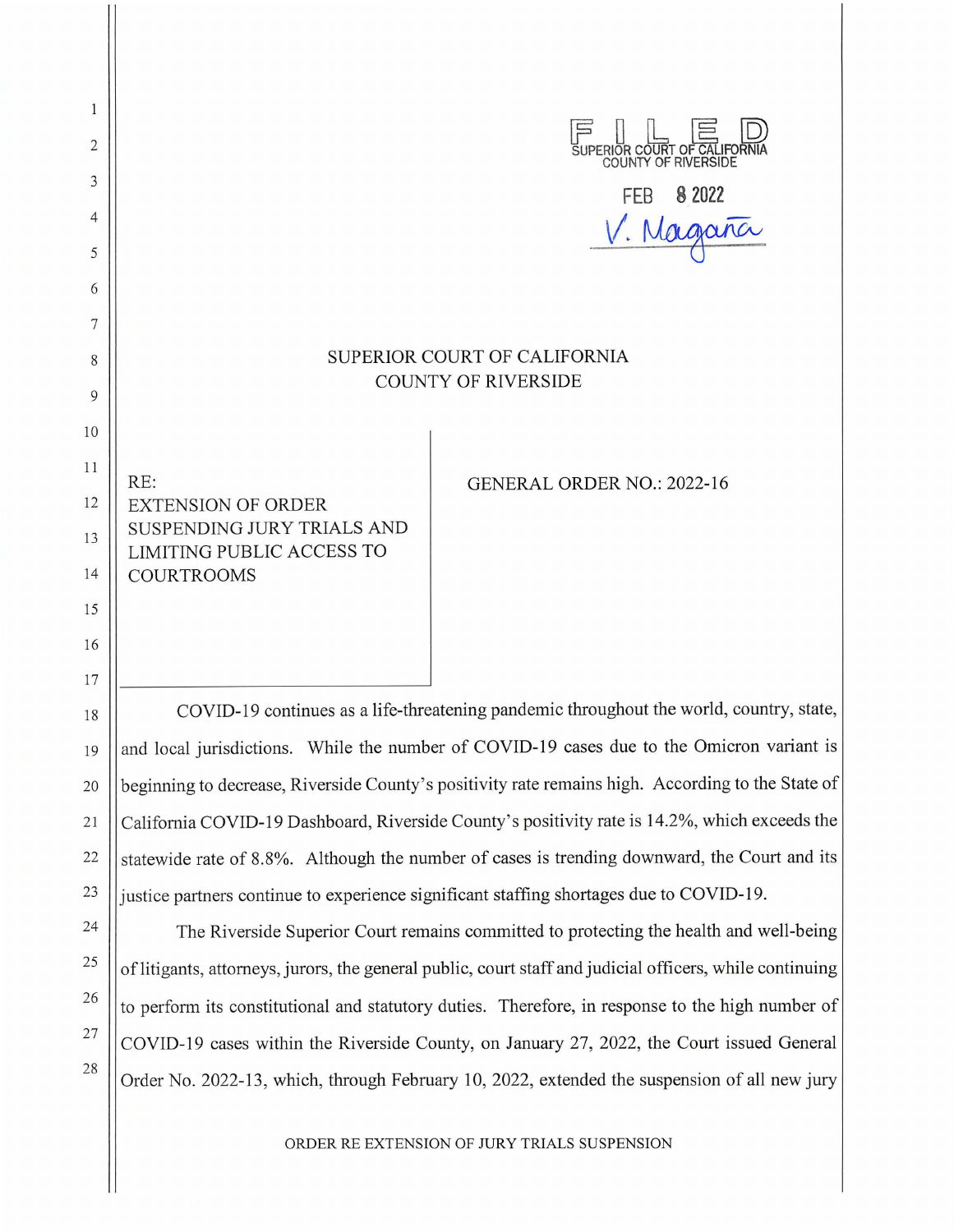trials, and limited in-person court proceedings to parties, their attorneys and other authorized persons. The Court now finds it necessary to further extend the suspension of jury trials, and continue to limit in-person public access to court proceedings.

Therefore, to protect the health and well-being of the public and court personnel, for good cause and pursuant to Code of Civil Procedure§§ 124 and 128, Government Code §68070, Cal. Rules of Court, rule 10.603, General Order 2022-12, the inherent powers of the Court (In re Reno (2012) 55 Cal.4th 428, 522), and in compliance with federal, state and local guidelines, the Court hereby finds and orders as follows:

1. All civil and criminal jury trials are hereby suspended through February 25, 2022. This order is only applicable to jury trials that have not commenced. This order does not affect jury trials that are in progress, which will be addressed on a case by case basis by the judicial officer presiding over the trial.

2. Access to in-person court proceedings is limited to parties, their attorneys, witnesses subpoenaed to testify, one support person statutorily permitted to accompany a person seeking a temporary restraining order, and other authorized persons.

3. The term "other authorized persons" includes, but is not limited to members of the press and media subject to prior approval as set forth in Cal. Rules of Court, rule 1.150, or pursuant to any other applicable rule, order or policy.

4. The Court recognizes the right of public access to court proceedings. Thus, access to non-confidential court proceedings will be available to the public through audio and video Livestreaming. Information about Courtroom Livestreaming is available on the Court's website at https://www.riverside.courts.ca.gov/OnlineServices/CourtroomLivestreaming/courtroomlivestreaming.php

5. All persons within any courtroom must maintain physical distance from all other persons of at least six  $(6)$  feet.

6. This order does not restrict or otherwise abrogate the express or inherent authority of the Court and its judges to provide for the orderly conduct of proceedings.

ORDER RE EXTENSION OF *WRY* TRIALS SUSPENSION